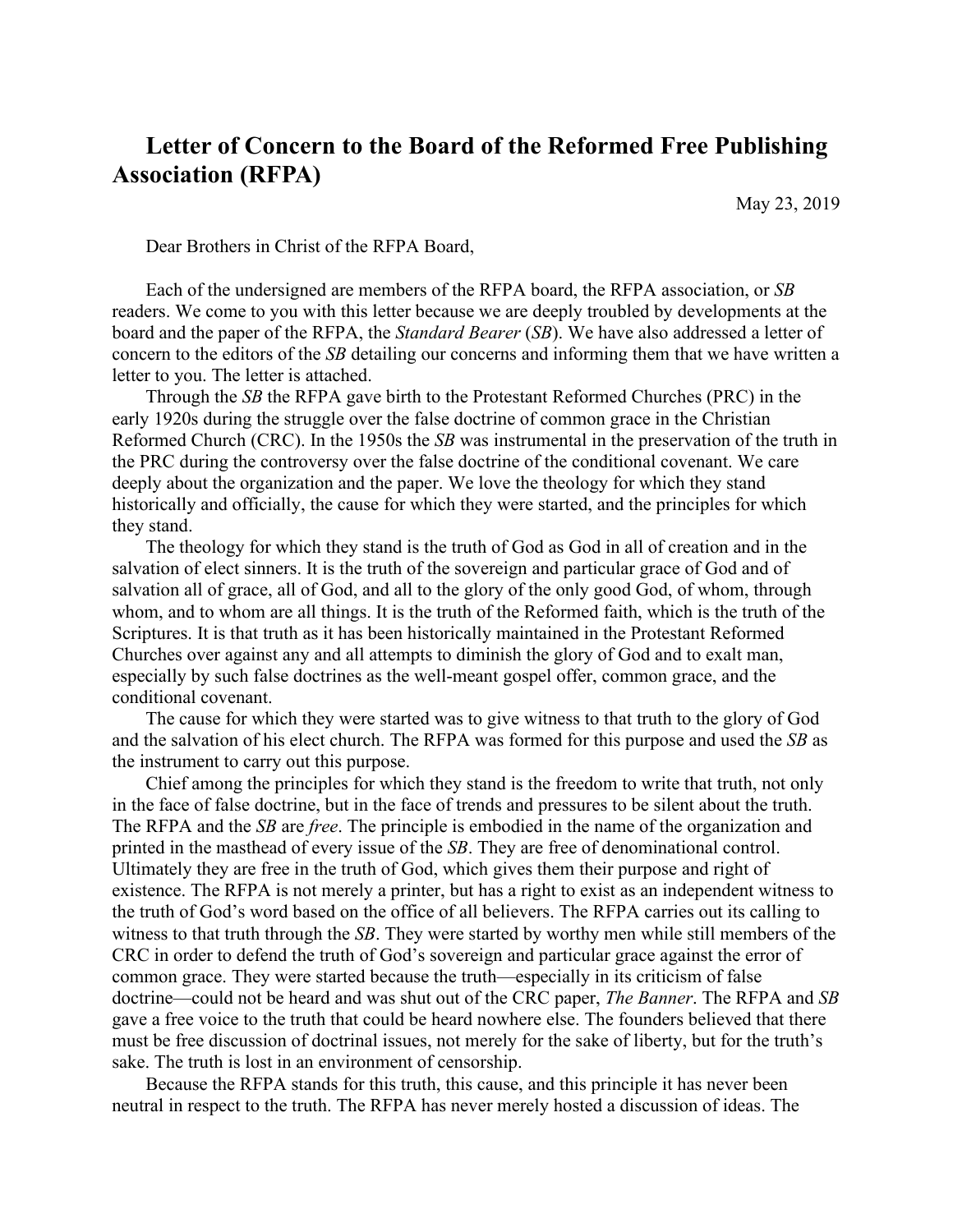RFPA has decided what the truth is and stood for the truth. The RFPA stands for the historic Reformed faith of the creeds as maintained in the PRC as that was explained by the reformers of 1924. In pursuit of the purpose to witness to the Reformed truth the RFPA has allowed those that speak against it to have their voice heard so that they can be refuted by the truth and the truth can stand out victoriously. The Protestant Reformed truth, first and foremost, is given a voice by the RFPA.

We believe that the *SB* through the leadership of the present editors has departed from the purpose, mission, and principles of its founding and that the RFPA board is acquiescing in that departure.

First, the editors have set a direction for the magazine that is not in keeping with its distinctive character as sharply Protestant Reformed, doctrinal, and polemical. We are dissatisfied with the character of the editorials and the weak tone. This same character and tone is reflected by force of editorial leadership throughout the magazine. This stance of the magazine is one that we do not believe is simply the result of different men with different abilities and interests, but the result of a conscious decision to tone down the magazine and take it in another direction. In the present doctrinal controversy in our churches the editors have at last found a sharp voice, but it is directed against those who stand for the historic positions of the *SB.* This stance of the magazine we find unacceptable. We see it as the end result of the previous bad direction set by editors and, indeed, its fruit.

Second, the freedom of the magazine is being taken away by the editors. We have learned that a writer has been dismissed from writing for the rubric *All Around Us* after frequent censorship of his writings. We discovered through a letter published on the RFPA blog that a minister could not have his letter about the doctrinal controversy recently decided by the synod of the PRC published in the *SB*. We have learned that still another letter, intending to carry on a discussion of that current doctrinal controversy in the PRC and to give a response to the editors, cannot be published in the *SB*. Another minister could not have his letter about some editorials published. We learned that another letter written by yet another minister about the doctrinal controversy in the PRC took months to publish and only after efforts by the editors to have the writer withdraw the letter or substantially change it. We learned that the same minister has offered to write guest articles in the *SB* to illuminate the *SB* readership on the current doctrinal controversy in our churches, but was turned down. We understand that there has been interference from the editors of the *SB* at the RFPA with a view to having certain content about the doctrinal controversy in our churches placed on the RFPA blog taken down and to hinder the free publication of articles on the blog that may be critical of writing in the *SB*. Efforts to have discussion about these issues in the *SB* have been met with denials, deflections, criticisms, silence, delays, and refusals to publish. That is bad enough of itself but more serious when those that are obstructed and shut out are promoting the truth historically championed on the pages of the *SB*.

Third, there are recent troubling developments on the editorial pages of the *SB*. When the PRC were going through a doctrinal controversy over the place of works in salvation the editorial pages of the *SB* were silent. The controversy dealt with the fundamental doctrines of justification and the unconditional covenant, yet the *SB* said nothing. As soon as a decision was made by our synod the editorials of the SB minimized the issue and declared that it was neither false doctrine nor heresy, made threats against those who insisted that it was so serious, and insinuated that there are such radicals lurking in the PRC. Soon afterward editorials appeared condemning a new species of antinomianism that was allegedly a danger in the PRC. Now the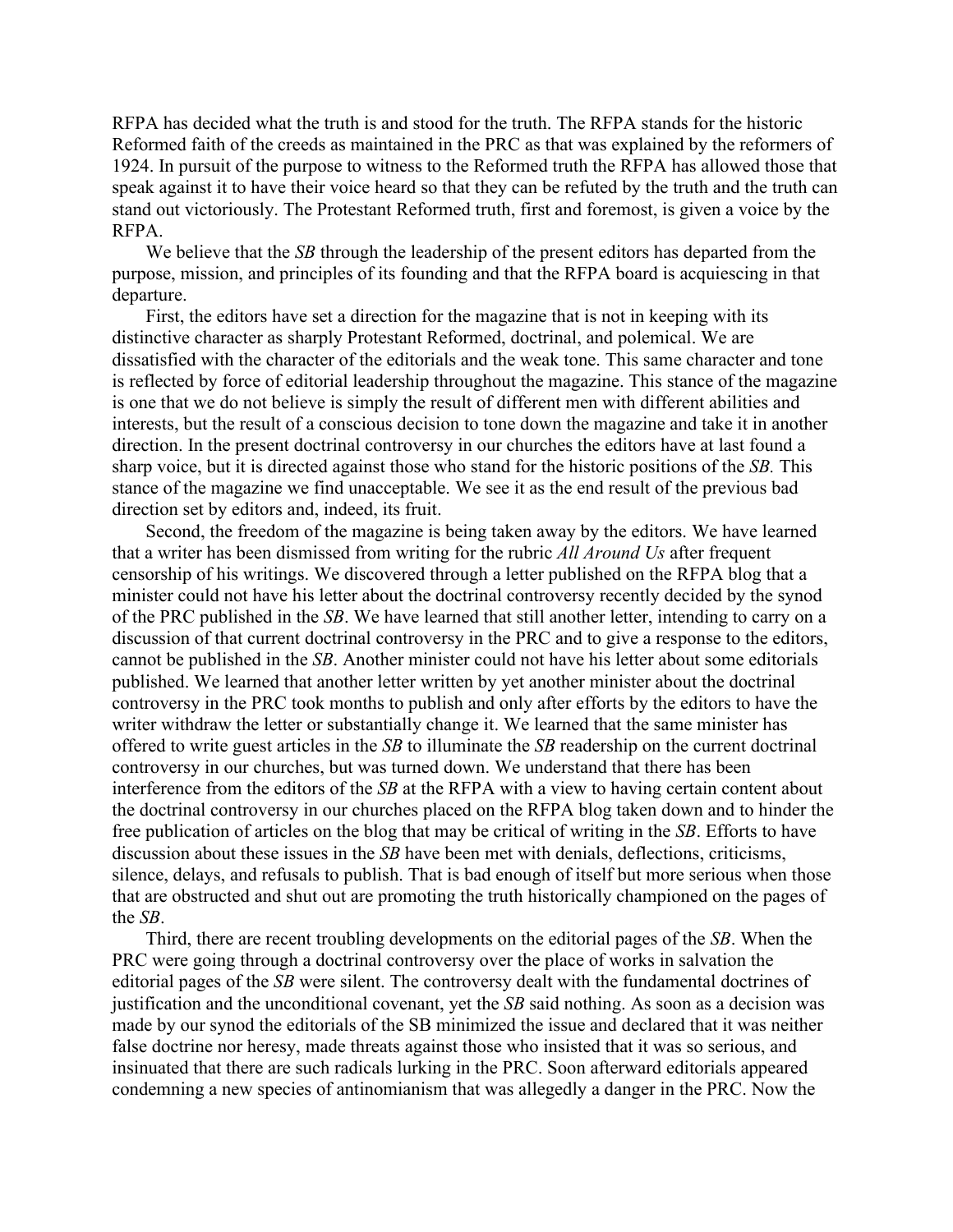editors of the *SB* are criticizing the doctrine of the PRC as developed and taught to us by Rev. Herman Hoeksema and maintained through the doctrinal split of 1953. The editors are using the *SB* as a platform to call that doctrine dangerous and those that espouse and maintain that doctrine antinomian and hyper-Calvinistic, the very charges that this denomination and that paper have endured through the decades for their stand for the truth. For the first time in its illustrious history the *SB* was shamefully silent in a serious doctrinal controversy in the PRC over the very heart of the gospel. Now having found a voice the editors of the *SB* are criticizing the doctrine that is necessary to expose the error just faced in our churches. If there had been no blog writing, there would have been no writing at all that publically discussed the issues to inform and to instruct. We are still suffering at present from a great dearth of information and a flood of misinformation in that many are totally clueless about what the issues are that our churches are facing, do not understand their seriousness, or have a completely wrong understanding of the issues.

Fourth, we learned that the RFPA has given up control over the content of the magazine by means of an agreement that fundamentally alters the long-standing relationship between the RFPA and *SB*. The fact that such a document was deemed necessary is indicative of the problem in the relationship between the *SB* and the RFPA and of a power struggle for control of the content of the *SB*. The *SB* magazine is owned by the RFPA and is the paper of the members of the association and really of its readership. It has been taken over by the editors of the *SB* and is being pressed in a direction with which we are in disagreement. The editors are not vigorously maintaining the historic character of the magazine as Protestant Reformed, doctrinal, and polemical. They have censored content, refused good letters, and not honored the principle of the paper of freedom to write on the issues. They were silent during the recent doctrinal controversy in our churches. Now they have instigated criticism in the paper of the Protestant Reformed truth and believers who stand for it. We believe the RFPA board has acquiesced in this and given up control of the paper especially by means of the document that states the relationship between the RFPA and *SB*. The document alters the relationship between the RFPA and *SB* by ceding control of the content of the paper to the editorial staff and taking it away from the organization in whose hands it properly lies, but also by making the relationship, which heretofore was as organic and harmonious as that between the hand and the arm, into a legal contract. We strongly disagree with this and believe it serves to take the paper away from the organization that started and owns it and to insulate the paper and the direction the editors are taking it from criticism by the board and ultimately by the RFPA.

We are writing this to you to call you to take action on these issues. The RFPA board needs to assert its sovereign control over the paper and its content. The RFPA association itself will have the ultimate say. If the board is unwilling to take action, we are willing to address a letter to the RFPA board in harmony with the constitution's rules allowing fifteen members to call for a special association meeting to address these matters. We are calling the RFPA board to see these things as serious problems and to address them decisively, without delay, and with all due and deliberate speed.

We feel compelled to write this to you by a sense of the gravity of the changes taking place, the urgency of the issues facing our churches, and a growing sense that if nothing is done at all, the illustrious heritage of the RFPA and *SB* as a clear and feared witness to the Reformed faith as officially maintained in the Protestant Reformed Churches will be lost and the principles especially freedom—for which the RFPA has historically stood will be further eroded.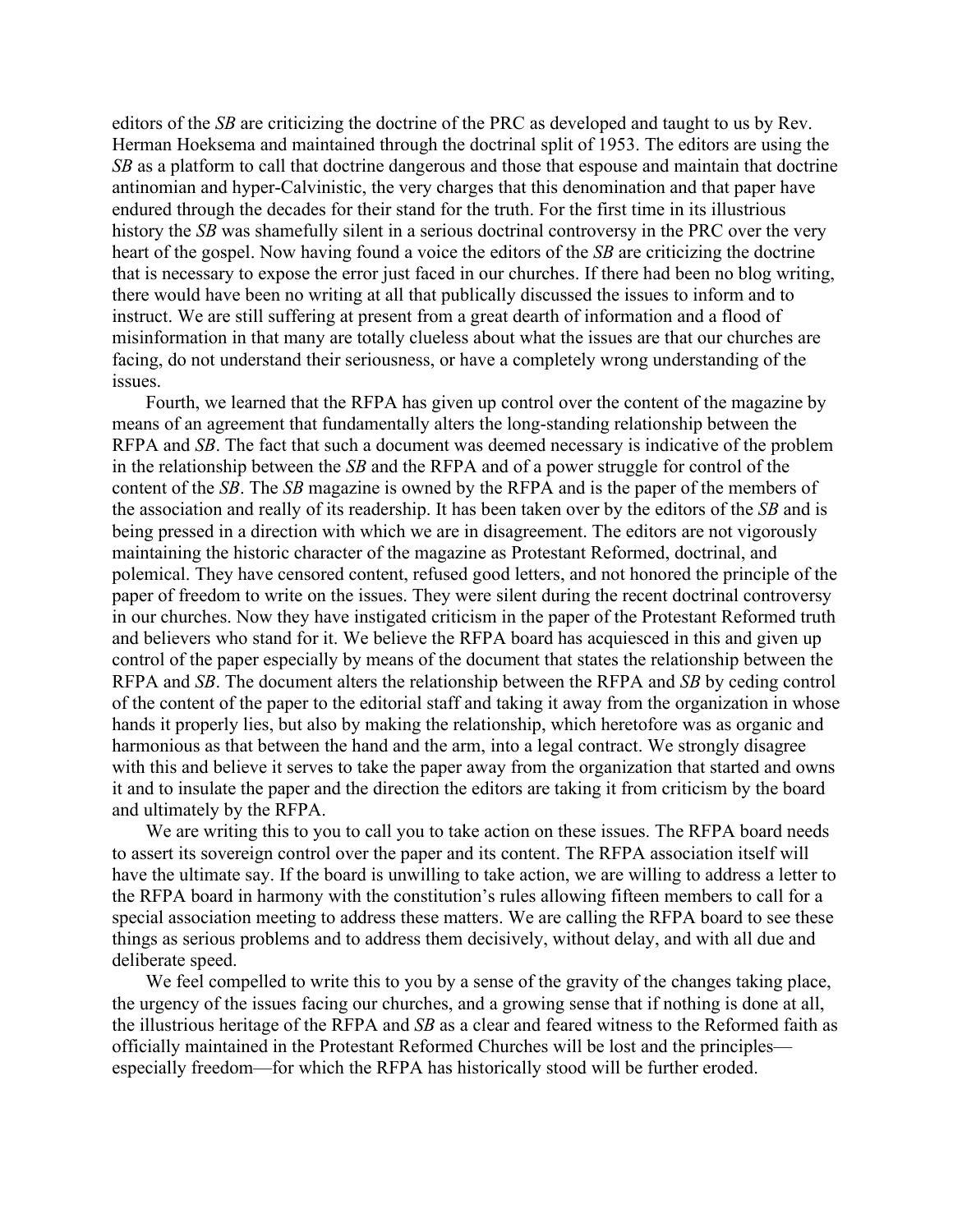We are further compelled to write this letter because we believe that at present the churches are in the midst of an unsettled doctrinal controversy over fundamental doctrines of the Reformed faith such as the call of the gospel, the nature and definition of grace, the understanding of faith, the place of works in salvation, and ultimately, then, the truth of God's unconditional covenant and salvation by grace alone. We believe that the truth on these matters is not receiving a hearing at the *SB*.

The men of the RFPA board must make up their mind where they stand on the issue of the truth, and on the principles, constitution, and history of the organization. The RFPA organization stands on the truth and they must take the side of the truth. They must demand that the truth be given a voice, especially as that has been historically maintained in the PRC and found on the pages of the magazine. The RFPA stands for freedom for the truth to be heard.. The truth will prevail. The only question is whether the RFPA will be found among its supporters as it has been in the past. The RFPA is not a neutral organization. It becomes irrelevant if it is neutral, and worst betrays its purpose, constitution, and history. That is what is at stake here.

As proof—by no means exhaustive—of the issues that we raise in our letter we include four attachments. First, we attach a letter that was rejected for publication in the *SB*. We agree with this letter and believe it must be published immediately. We include a brief explanation of the circumstances surrounding its rejection. Second, we include a letter from Rev. M. VanderWal that was rejected. Third, we include a time line and recollection from Rev. A. Lanning about his experience with the *SB* editors regarding his letter to the *SB*. Fourth, we attach a brief analysis of a recent editorial response to a letter that was printed in the May 15 *SB* that was in many respects the impetus for this letter.

For the cause of the gospel,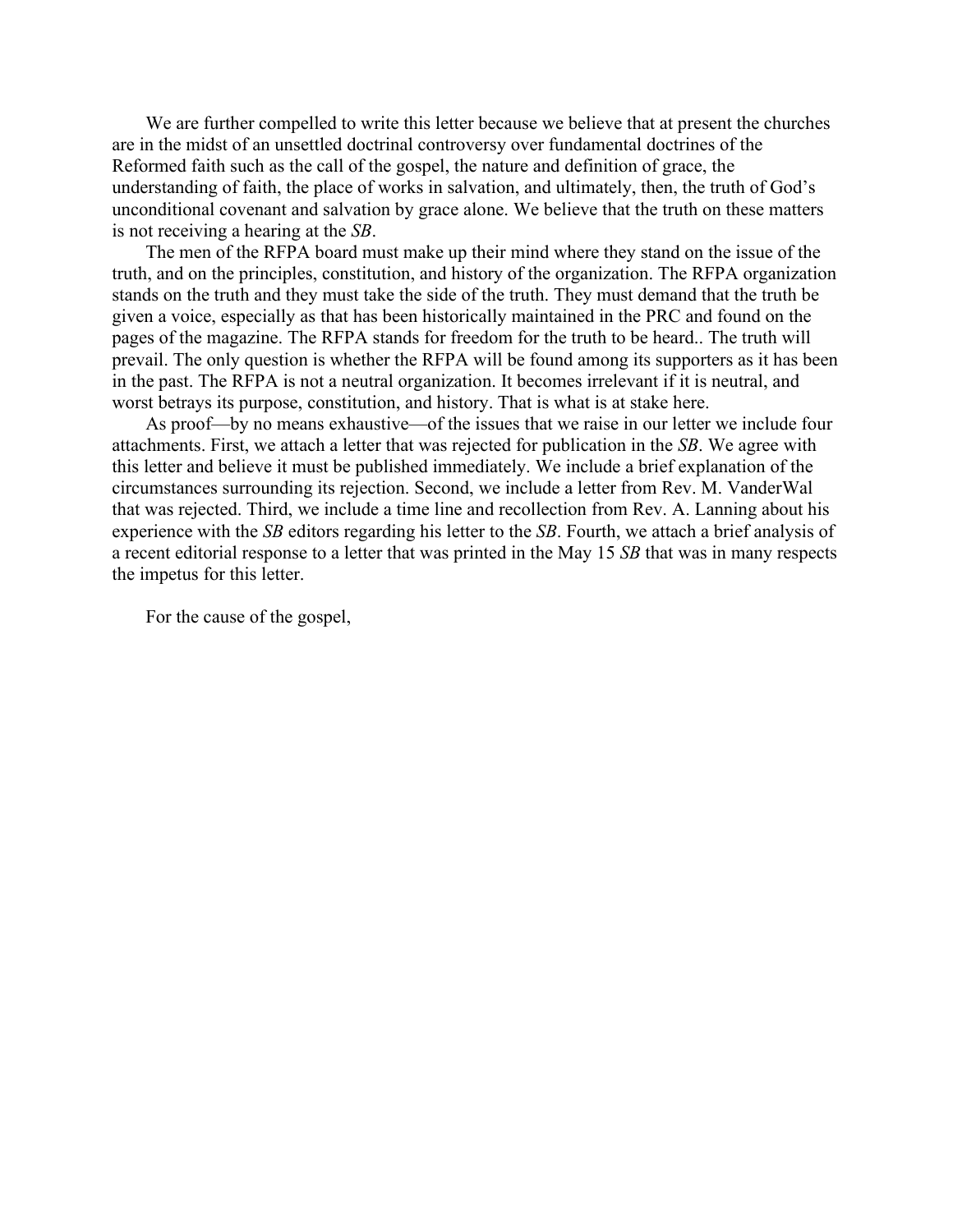### **Attachment 1: Rejected Letter of Rev. N. Langerak**

#### *Explanation*

In the Oct. 1, 2018 issue of the *SB* Rev. Koole wrote his editorial, *What Must I Do?*. On Oct. 8, 2018 Rev. N. Langerak wrote a letter disagreeing with that editorial and sent it to the *SB*  offices. The editors of the *SB* would not publish the letter without Rev. Langerak making substantial changes to its content and because of its length. Rev. Langerak published the rejected letter on the RFPA blog as an approved blog writer. Only after many attempts by the editors to have the letter pulled down from the blog, did the *SB* editors publish the letter in the *SB* with a response. The letter that is attached is a follow up and response to Rev. Koole's response to the original letter. It is no small point that this letter was sent in January and no response was given until March and that a refusal and only after the letter had been sent to the RFPA blog again.

This letter was refused publication in the *SB* because the *SB* editors are charging Rev. Langerak with the sin of lying because he wrote on the blog that the *SB* would not publish his original letter. As a consequence they are refusing to publish anything by him until he meets certain demands of theirs.

This letter explains and points out the seriousness of the issue facing the RFPA with the *SB* editors. It also points out the doctrine involved in our controversy and the truth that the RFPA must uphold.

#### *Rev. N. Langerak's Letter*

January 7, 2019

Dear Editors of the *Standard Bearer*,

I read Rev. Koole's rebuttal of my blog post in the *Standard Bearer*. He reiterates without proof that the controversy recently decided by synod was about the question, "what is to be judged as antinomianism?" Can he not see that this matter of antinomianism only came up as a false charge against objections to preaching that compromised the gospel of grace? The gospel of grace in its criticism of that preaching was charged with being antinomian.

In his response Rev. Koole continues to press his point about the threat of antinomianism that he "fears," by criticizing "men full of misguided zeal for the truth that the salvation of the sinner is *all* of grace, and therefore *all* of God (in reaction to Arminianism or workrighteousness), but doing so by insisting that the preaching emphasize simply what God has done for us (prompting the believer to gratitude) and that the preacher then steer clear of stressing also how the hearer is called to live if he will experientially know the salvation and approval of his God." Is this a description of the kind of men "that loudly subscribe to the Canons and then proceed to trouble the churches with their antinomian sentiments again and again." Is this a description of "those of an antinomian strain…in our churches?" Since he is referring to preachers in our churches my questions are: who are they and what have they preached or written to which he can point as evidence of their misguided zeal?

But there is something curious about these misguided preachers. Are they a description of the real opponent *in this controversy* for Rev. Koole and the real problem in our churches as he sees it?

Let us examine the thinking of these preachers. They have a zeal for protecting the doctrine of salvation all of grace. They do that out of loathing for Arminianism and work-righteousness. In their preaching they emphasize simply what God has done for us. They believe that this prompts gratitude. What preachers! They would build up faith since the gospel is not what one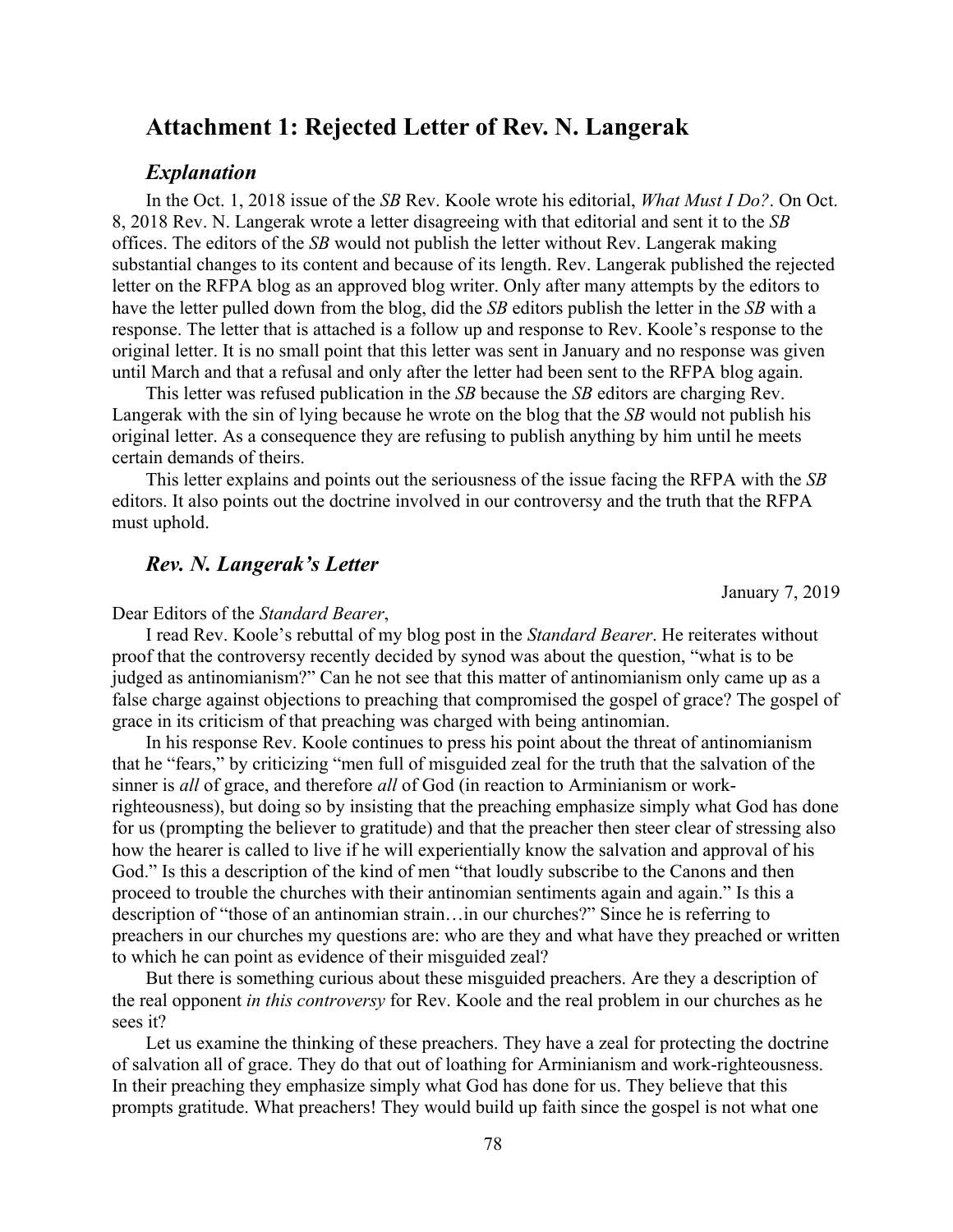must do for salvation, but what God has accomplished by Jesus Christ and applies to us for salvation.

Rev. Koole accuses these men of antinomianism because they "steer clear of stressing also how the hearer is called to live if he will experientially know the salvation and approval of God." These preachers are not accused of avoiding preaching on how the believer is called to live in thankfulness for his salvation. They are not accused of minimizing the law of God and the call to sanctified living. They are not accused of avoiding the exhortations and admonitions of the word of God. Doing that, they could legitimately be charge with antinomianism.

 So what is this doctrine that earns a preacher the label of *antinomian* if he avoids it? "How the hearer is called to live" means obedience to the law of God. Rev. Koole makes the hearer's experiential knowledge of the salvation and approval of God dependent on the hearer's obedience. These preachers are condemned as antinomian because they will not tell the people that *if* they will know the salvation and approval of God they must obey the law of God. Rev. Koole adds the word *experientially*. But to know the salvation and the approval of God is experiential.

The Apostle says we know the salvation and approval of God by faith: "Yea doubtless, and I count all things *but* loss for the excellency of the knowledge of Christ Jesus my Lord: for whom I have suffered the loss of all things, and do count them *but* dung, that I may win Christ, and be found in him, not having mine own righteousness, which is of the law, but that which is through the faith of Christ, the righteousness which is of God by faith: that I may know him, and the power of his resurrection, and the fellowship of his sufferings, being made conformable unto his death" (Philippians 3:8-11).

Our obedience he calls the righteousness which is of the law. This he counts loss and dung to be found in Christ with the righteousness of God which is by faith. On the ground of that righteousness we know both the salvation and the approval of God experientially since our salvation consists in the forgiveness of sins and justification is the approval of God. *That I may know him* is the translation of the Greek infinitive of purpose. He says forsaking our own obedience as righteousness is necessary *in order that* we know Christ, know the power of his resurrection, and know the fellowship of his sufferings. To know Christ is to know him as the complete Savior personally and experientially who saves from the guilt and the pollution of sin. To know the power of his resurrection is to know personally and experientially the power of the resurrection of Christ to justify and grant eternal life and to transform the believer and make him a new creature in all his life. To know the fellowship of his sufferings is to know the persecution of the world because the believer stands in the world that hates Christ confessing his truth and living to his glory. So long as we hold on to our obedience as necessary to know the salvation and the approval of God—for righteousness—we are ignorant of Christ, the power of his resurrection, and the fellowship of his suffering. The Apostle says that we know all these treasures of Christ—experientially—only by casting off our obedience for righteousness and having Christ and his righteousness by faith. In short we know all this by faith because we know Christ by faith.

In light of the passage is it not wrong to teach that obedience is the *if* on which the experiential knowledge of the salvation and approval of God depends? Where is this doctrine in the creeds? Is this an example of the "development" that "needs to be done" in "understanding grace in its sanctifying power?"

If making the knowledge of the salvation and approval of God depend on obedience is the idea behind the novel quest that Rev. Koole suggests for "wording" that "may be used in the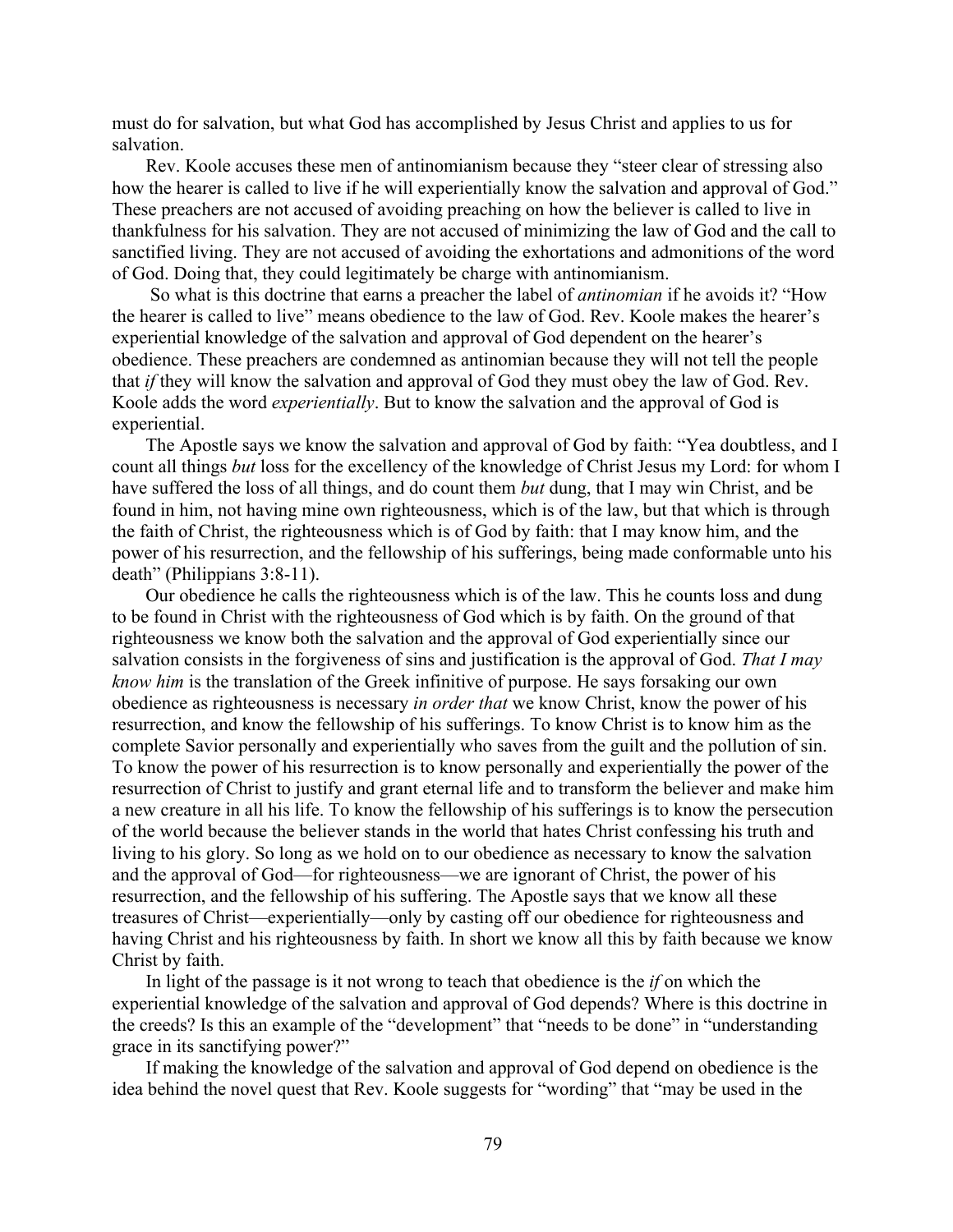preaching…to prompt and promote godliness," then, I say, "No thank you." Making some aspect of salvation—also the experience of it—dependant on works does not prompt godliness, but promotes a smug self-righteousness.

I like these imaginary preachers, then. I wish they were real men. I find that their zeal for the truth that salvation is all of God manifests itself in avoiding the doctrine that Rev. Koole praises as essential to the gospel and for avoiding which he charges them with antinomianism. They are not antinomian at all, but preach the gospel. Rev. Koole's imaginary preachers—and all who are like them—are to be commended for avoiding that kind of preaching. I doubt they would have any interest in Rev. Koole's quest for "wording" to "prompt godliness."

Rev. Koole gets exercised about one of a series of questions that I asked in my blog post. I asked, "Are they [good works] fruits of faith or do works along with faith obtain? Is fellowship with the Father by faith and by the good works that faith produces? Is salvation by faith and by the works of faith?" Rev. Koole says, "The first two can pass inspection, but the third?...As if that was what Hope's consistory was approving, what was being preached from their pulpit, and most of its members were oblivious to? And that this is what Classis East was willing to defend by its decisions? That is a serious misrepresentation. *That* was not the issue before synod. To indicate that it was is not honest or helpful."

As if…!

What if?

What if it was preached, approved, and defended, and thus before synod, that, "we do good works to have our prayers answered…we do good works so that we can receive God's grace and Holy Spirit in our conscience…obedience is required here, obedience that I must perform in order to enjoy fellowship with God…The way of a holy life matters; it is the way to the Father" (Acts of Synod 2018).

All this preached, approved, and defended under the banner of prompting and promoting godliness and exposing radical antinomians of all shades.

Synod said these condemned statements compromised justification and the unconditional covenant. If justification and the covenant are about anything they are about the truth that *salvation* is by faith *alone* and not by faith and faith's works.

It is surprising that Rev. Koole would see any difference between the three questions that I asked. He accepts the first two as legitimate, but the third is simply the extension of them. How are they different? The three questions that I asked do not present the truth over against three different errors, but over against one and the same error that can be stated three different ways more or less subtly. They are all equally serious because they all compromise justification by faith alone and the unconditional covenant.

I wonder if the new search to find "wording" to "prompt godliness" was not begun because synod took away words and phrases that many thought were a fine way to prompt godliness and criticism of which was judged antinomian, but that in fact compromised the gospel.

His imaginary preachers will not preach "how the hearer is called to live if he will experientially know the salvation and approval of God." The sad thing is that Rev. Koole criticizes them for a reactionary and misguided zeal for grace and condemns them as antinomian. I challenge the editor of the *Standard Bearer* to explain how the fault that he finds with those preachers differs at all from the theology of the statements quoted above. If those preachers are antinomian, then synod was dead wrong.

I wish there were more of these "antinomian" preachers. They remind me of Hoeksema who wrote, "If the preaching of the law would leave the impression with the church of Jesus Christ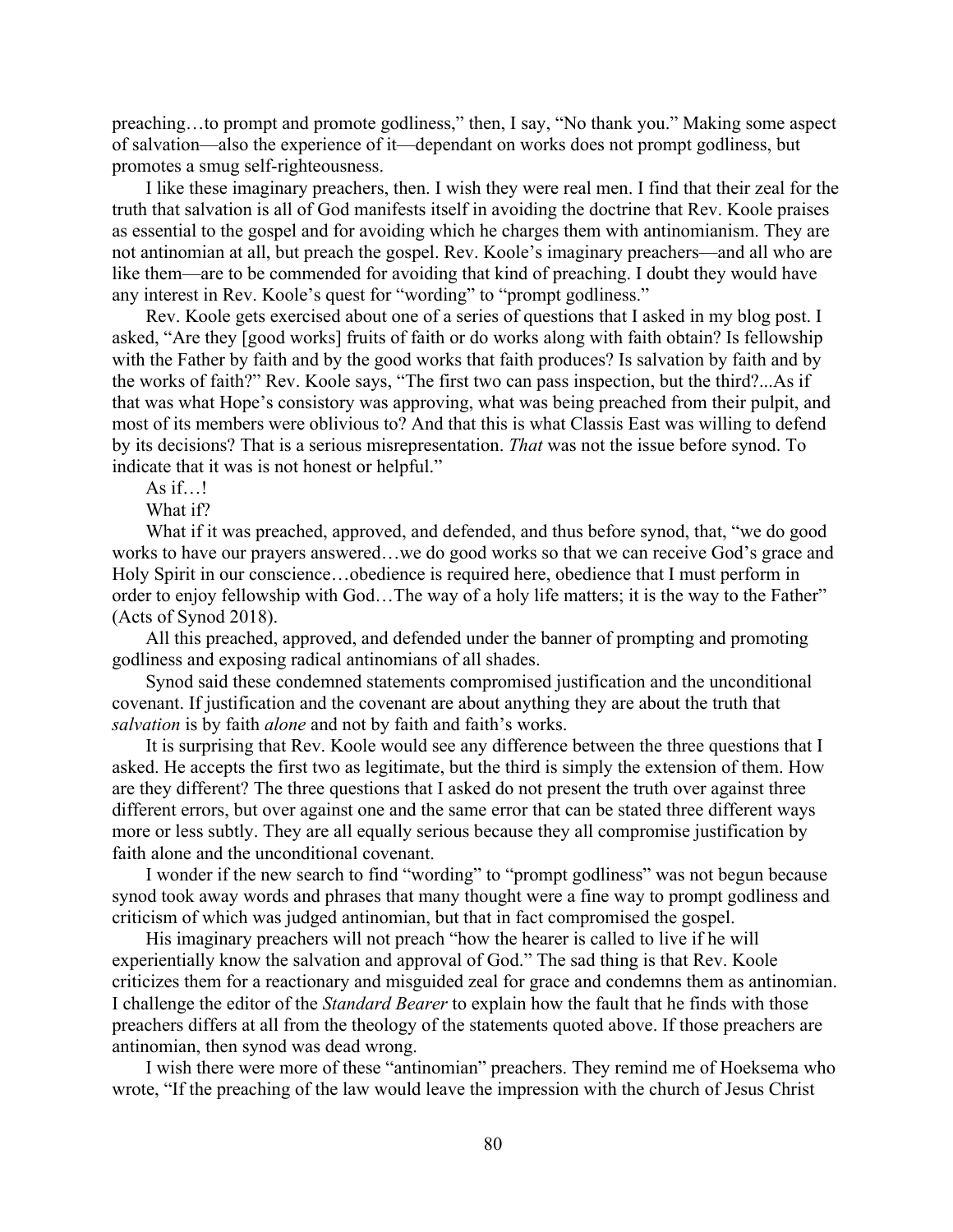that somehow we must add to the righteousness that is in Jesus Christ our Lord, then, of course, it would be far better that we never heard at all of the law again" (*Triple Knowledge,* vol. 3, 443).

Cordially in Christ, Nathan J. Langerak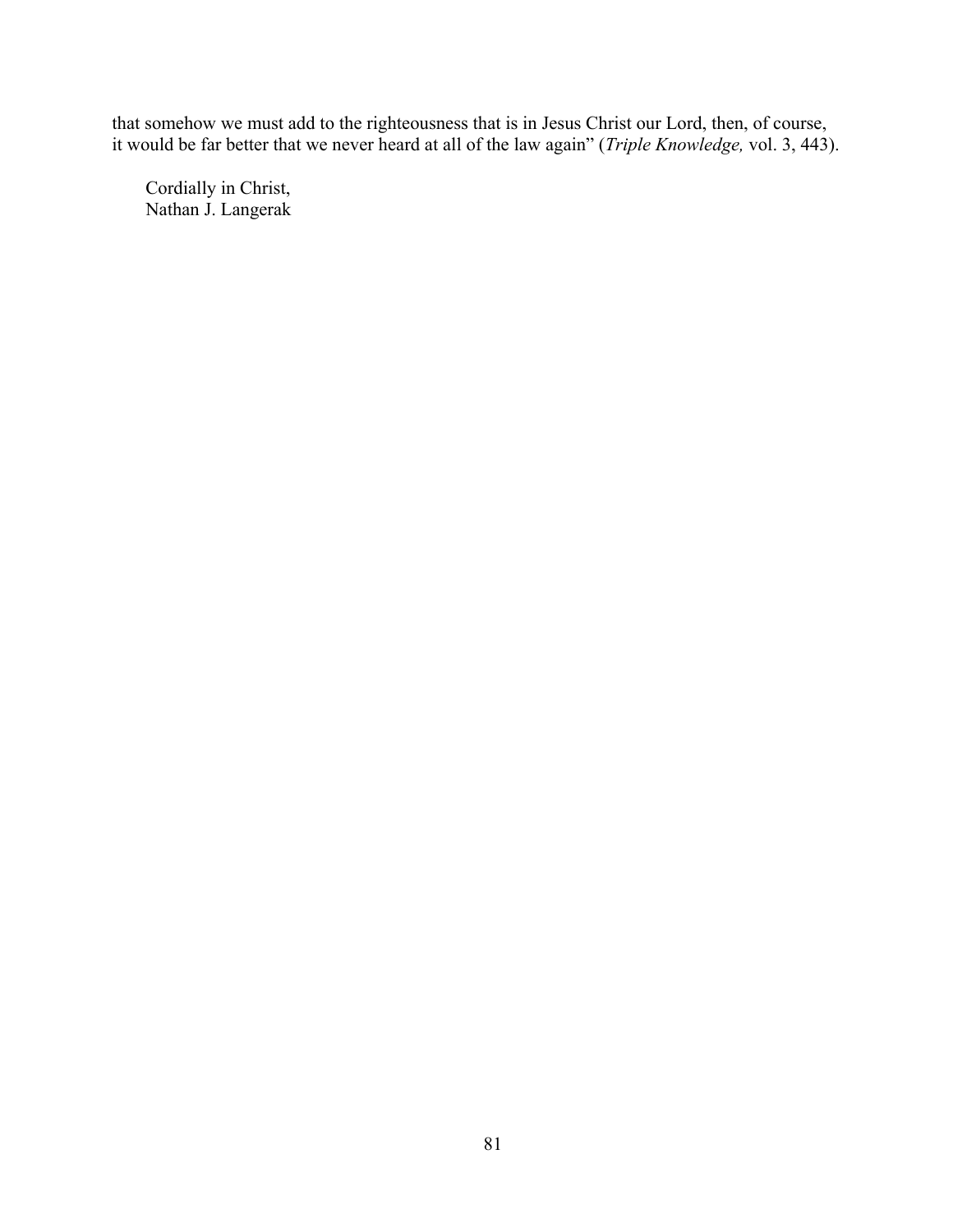## **Attachment 2: Rejected Letter from Rev. M. VanderWal**

#### *The Letter*

October 5, 2018 Dear Editors

 I must admit my inability to understand the editorials presented in the pages of the Standard Bearer of late. I receive the understanding that there are forces present in the denomination against which its editors feel the need to take up warfare. I see devastating arms taken up against antinomianism, the teaching that believers are never so actuated by the Holy Spirit so that they live in obedience to the commandments of God. I see powerful weapons taken up against such persons who believe that if someone is not Protestant Reformed they are not in the kingdom of God. I see powerful rebukes directed against people saying that particular teachings that compromise the gospel, justification by faith alone, and the unconditional covenant are heretical.

 I understand a kind of logic in operation. It is necessary to take up warfare against these people, devoting pages to this warfare in our denomination's magazine. Therefore, there must be such people in our denomination, people that pose an existential threat against our churches and the truth we as churches hold dear

What is truth that we hold dear?

 It is the truth of salvation by grace alone. It is the truth of justification by faith alone. It is the truth of the unconditional covenant. These are the truths that have been compromised by some statements in sermons that were treated by our Synod in the way of appeal to this major deliberative assembly. So serious was

this compromise that Synod found it necessary to examine the author of these statements, to determine his orthodoxy. So serious was this compromise that Synod declared that the statements in these sermons compromised the gospel of Jesus Christ.

 But now, as these editorials treat the decisions taken by our Synod on this very matter, we have these warnings given to us: beware of radicals; beware of antinomians; beware of calling officebearers heretics and teaching of PRC officebearers heresy. We find no warnings against resting our salvation on works that we do. We find no warnings against trying to achieve assurance by good works. We find no warnings against the error of justification by faith and works. We find no labor to clear ourselves publicly of association with the Romish error of justification by faith and works or of association with the proud error of the conditional covenant.

 Instead we are told that our salvation does depend on our deed of believing. We are reminded that our blessedness is conditioned on our keeping God's commandments. We are reminded that God's acceptance of us does depend on our faithful obedience to Him. All worked by God's grace, of course.

 Another matter that I cannot understand has to do with the response to the letter written by Mr. Manuel Kuhs. I had understood previously that doctrinal compromise was a very bad thing. I had understood previously that compromise of the gospel of Jesus Christ was a very, very bad thing. But now I must understand that doctrinal compromise is not such a bad thing after all, not even compromise of the gospel of Jesus Christ. Rather, this compromise is like getting a virus on one's computer.

 I do not understand, then, how Synod could even legally treat the matter if it was outside the scope of our creeds and confessions. I do not understand how Synod would take the trouble to decide the matter. I do not understand why Synod would find it necessary to convene again,